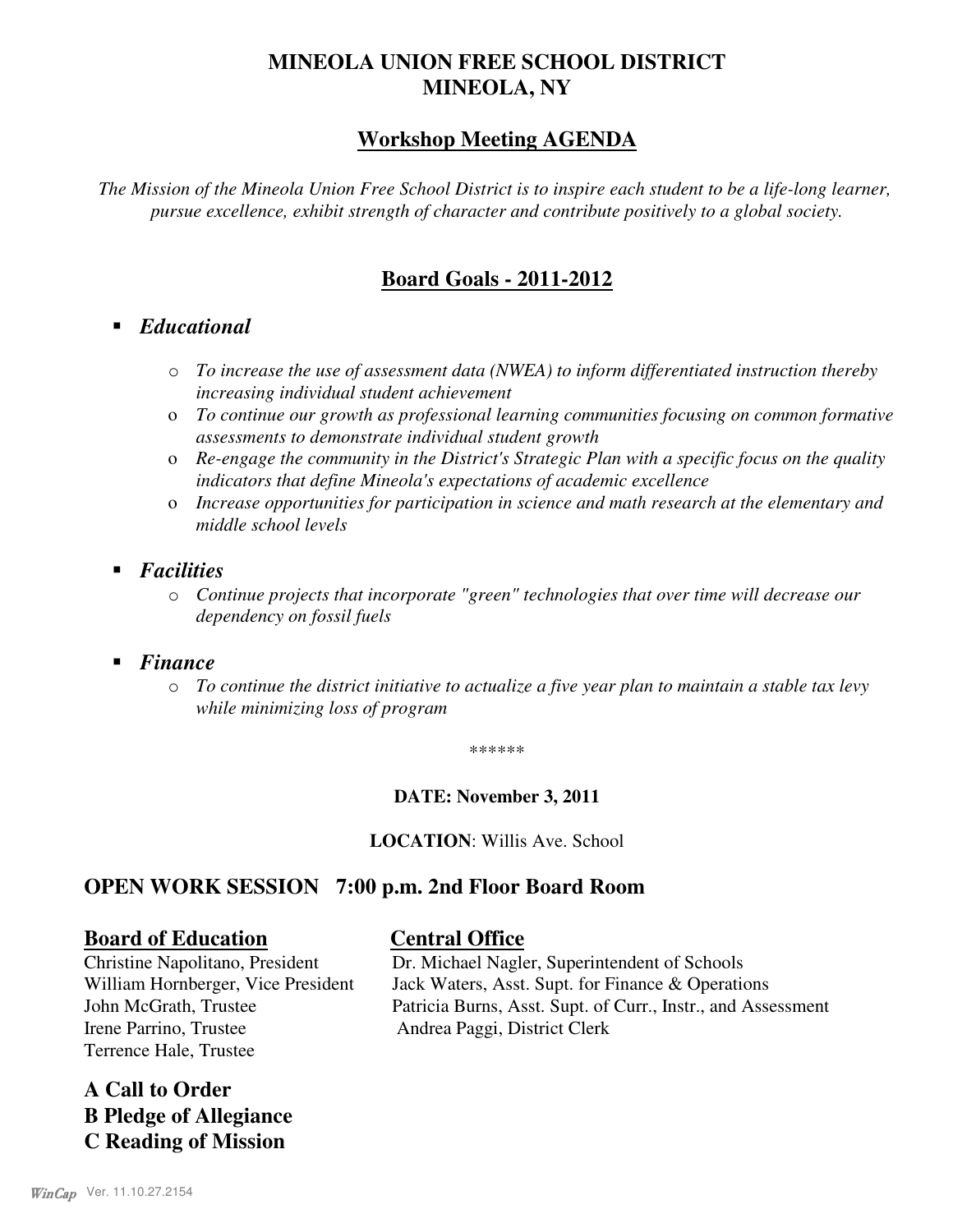# **D Moment of Silent Meditation**

# **E Dais & Visitor Introductions**

## **F Old Business**

**RESOLUTION #27- BE IT RESOLVED** that the Board of Education hereby acknowledges receipt of the Internal Auditor's agreed upon Procedures Report related to the District's extraclassroom activities previously reviewed by the audit committee.

| <b>Motion:</b><br>Second: |     |  |
|---------------------------|-----|--|
| Yes:                      | No: |  |
|                           |     |  |
|                           |     |  |
|                           |     |  |
|                           |     |  |
| Passed:                   |     |  |

## **G New Business**

**RESOLUTION #28- BE IT RESOLVED** that the Board of Education approves an Agreement between the Mineola UFSD and Nassau BOCES in the amount of \$176,905 over a five year period for Fiber Optic Connectivity, Internet and Voice services.

| <b>Motion:</b><br>Second: | $\sim$ $-$ |     |  |
|---------------------------|------------|-----|--|
| Yes:                      |            | No: |  |
|                           |            |     |  |
|                           |            |     |  |
|                           |            |     |  |
| Passed:                   |            |     |  |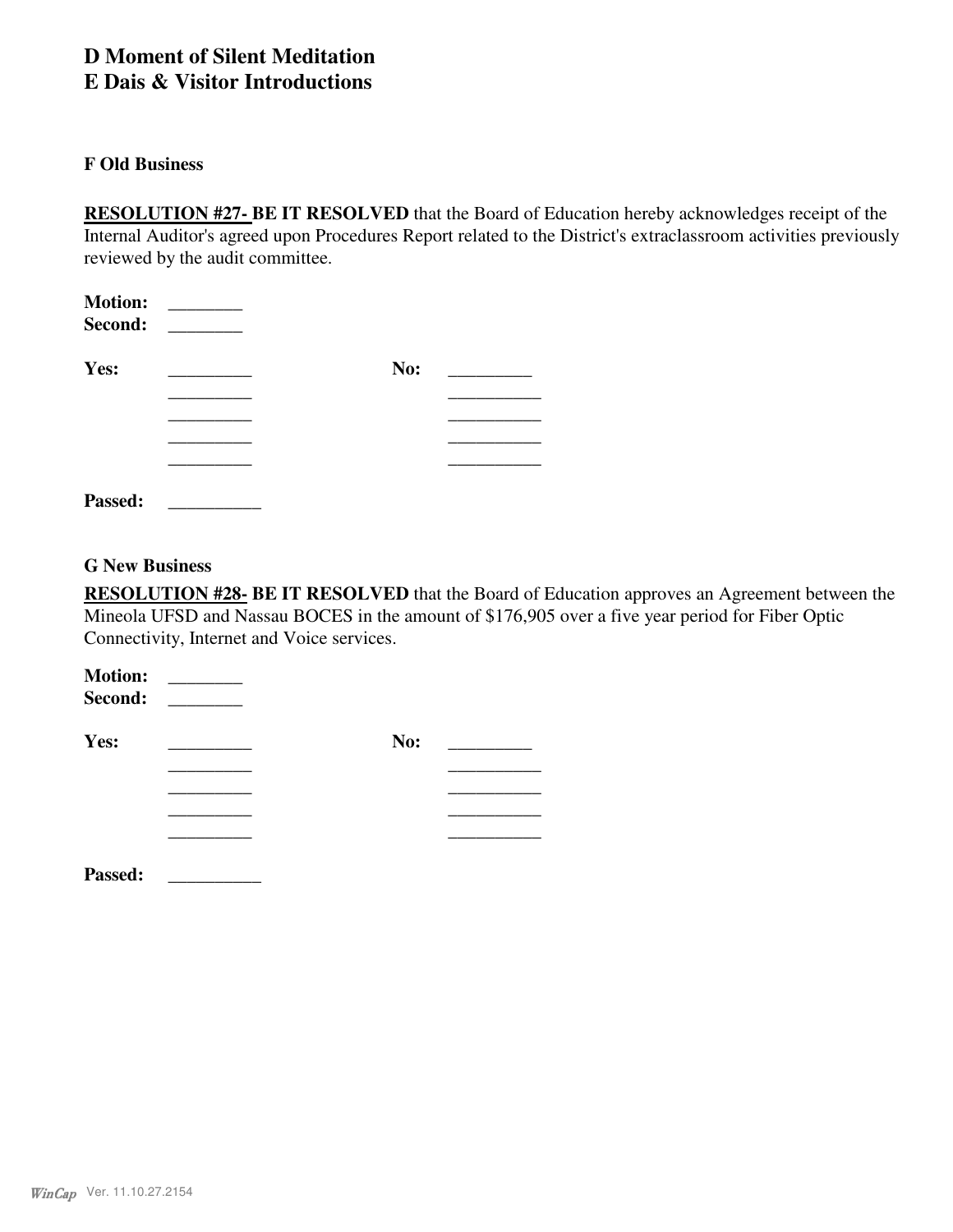## **H Consensus Agenda**

**RESOLUTION # 29 -BE IT RESOLVED** that the Board of Education approves the consensus agenda items H.1.a. through H.3., as presented.

| <b>Motion:</b><br>Second: | <u> 1999 - Jan Ja</u> |     |  |
|---------------------------|-----------------------|-----|--|
| Yes:                      |                       | No: |  |
|                           |                       |     |  |
|                           |                       |     |  |
|                           |                       |     |  |
|                           |                       |     |  |

#### **Passed: \_\_\_\_\_\_\_\_\_\_**

## 1. **Instruction**

- a. Leave(s) of Absence/Child Rearing
	- 1.

That the Board of Education grants a request to Janine Berto, for a Leave of Absence, for childrearing purposes, using accumulated sick days, starting approximately 12/01/2011.

## b. Leave(s) of Absence/Medical

1.

That the Board of Education grants a request to Elsa Coelho for a Medical Leave of Absence, using accumulated sick days, effective November 4, 2001 to December 4, 2011.

## c. Appointments 45 Day Subs

- The Board of Education approves the appointment of Amber Danisi, to the position of 45 Day Substitute Teacher for, Janinie Berto at Hampton Street, effective 11/07/2011 to on or before June 30, 2012; salary: Days 1-20, \$90.00, Days 21-39 \$100.00, Days 40-45 \$110, Day 46 \$70,539, MA, Step 2, pro-rated. 1.
- 2.

The Board of Education approves the appointment of Patricia Campbell, to the position of 45 Day Substitute Teacher for, Donna Beck at Mineola Middle School/Willis Avenue School, effective 10/26/2011 to on or before June 30, 2012; salary: Days 1-20, \$90.00, Days 21-39 \$100.00, Days 40-45 \$110, Day 46 \$67,604, MA, Step 1, contract salary pro rated.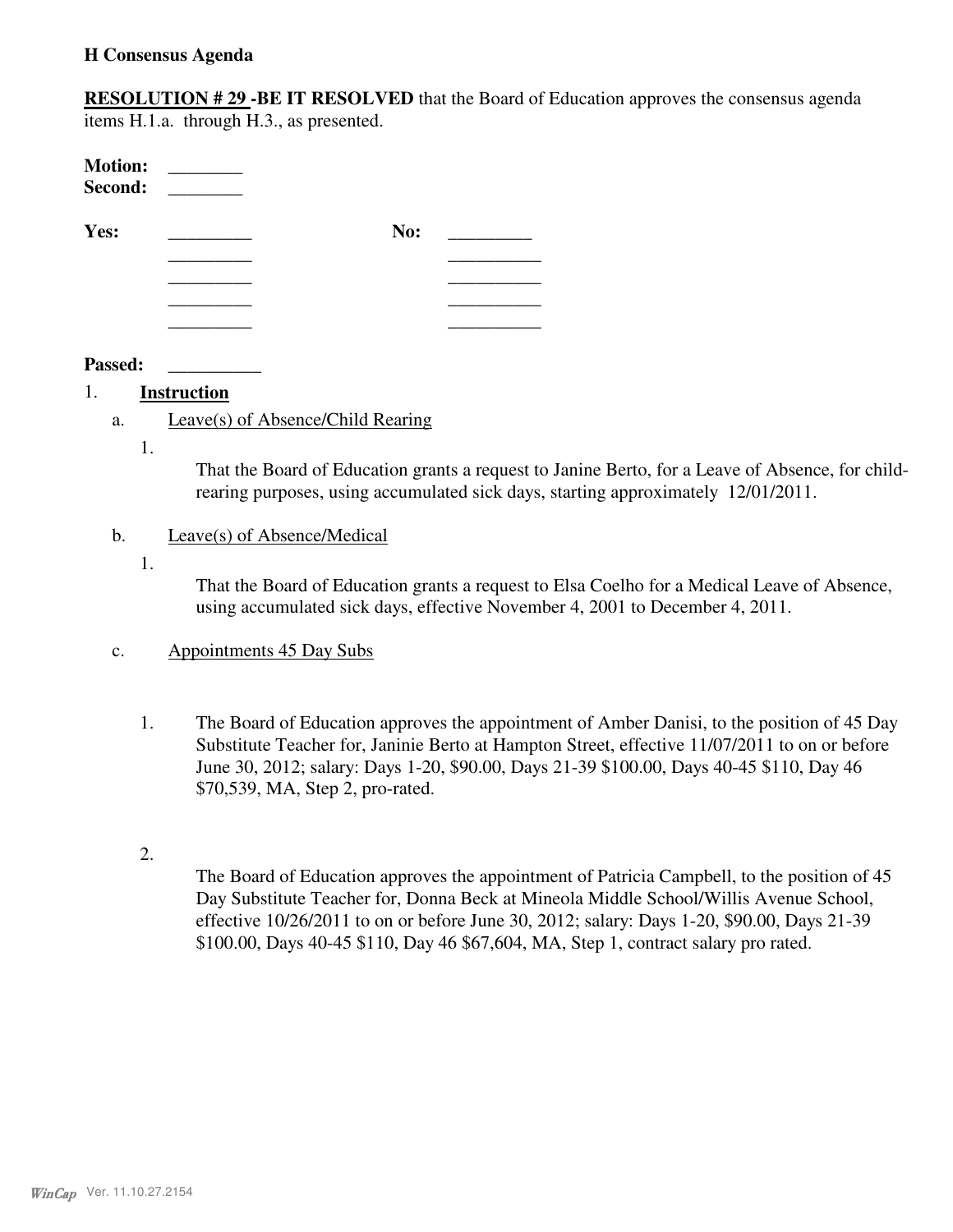# 1. **Instruction**

## d. Appointment(s) Winter Interscholastic Coaches

That the Board of Education approves the appointment of the following coaches for the Winter Interscholastic Season for 2011-2012 year:

| <b>POSITION</b> | <b>EMPLOYEE NAME</b> | <b>STEP</b> | <b>STIPEND</b> |
|-----------------|----------------------|-------------|----------------|
| Track-Assistant | Thomas M. McGuire    |             | \$4,250        |

### e. Facilitators

That the Board of Education approves the appointment of the following staff for the 2011-2012 APPR Facilitators:

| <b>SCHOOL</b>            | <b>EMPLOYEE NAME</b> | <b>STIPEND</b> |
|--------------------------|----------------------|----------------|
| Willis Ave School        | Denise M. Maynard    | \$1,000.00     |
| Meadow Dr School         | Stephanie Kalberer   | \$1,000.00     |
| <b>Hampton St School</b> | Karin Shaw           | \$1,000.00     |
| Jackson Ave School       | Maureen A. Cromwell  | \$1,000.00     |
| Mineola Middle School    | Stephen J. Mitchell  | \$1,000.00     |
| Mineola Middle School    | Linda Villalta       | \$1,000.00     |
| Mineola High School      | Greg Greer           | \$1,000.00     |
| Mineola High School      | Hilary B. Bernstein  | \$1,000.00     |

# 2. **Civil Service**

# a. Appointments

1.

That the Board of Education approves the appointment of Rose Higgins, to the position of part time Classroom Aide, at Jackson Avenue School, effective 11/01/2011. Salary will be \$13.74 per hour on Step 1 (2007/2009 Teacher Aide Salary Schedule); probation is 26 weeks.

2.

That the Board of Education approves the appointment of Anna Spatola, to the position of part time Greeter/Monitor at Meadow Drive School, effective 11/03/2011. Salary will be \$11.55 per hour on Step 4 (2007/2009 Teacher Aide Salary Schedule); probation is 26 weeks.

3.

The Board of Education approves the appointment of Donna Squicciarino, to the position of Part-time Treasurer effective 07/01/2011 through June 30, 2012 with a salary of \$20,000, and the position of Extraclassoom Activities Treasurer effective 07/01/2011 through Jun 30, 2012 with a salary of \$8,000, reflective of the job duties as prescribed by the Superintendent of Schools. Payment will be retroactive to July 1, 2011.